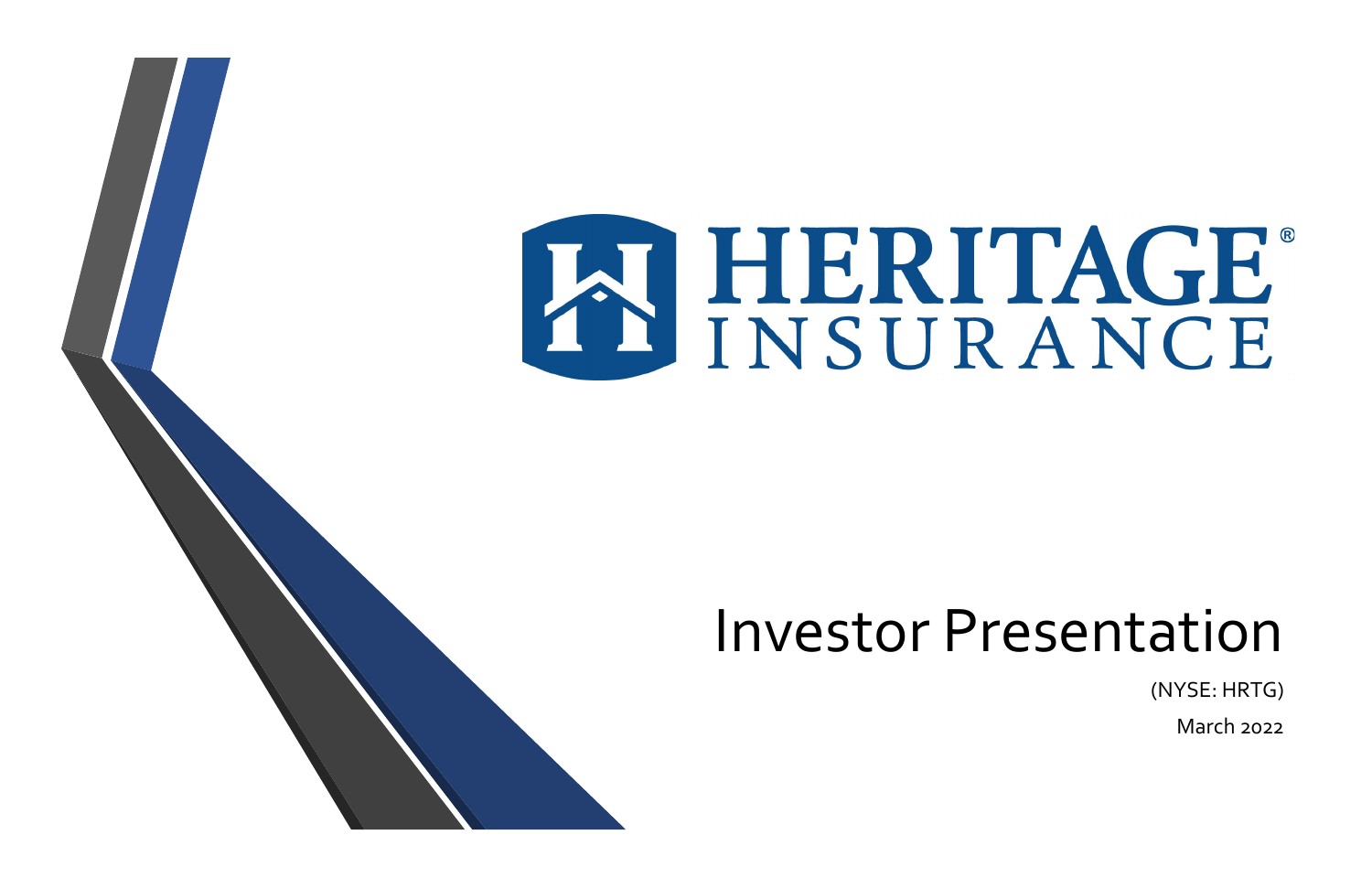## SAFE HARBOR

Statements in this presentation that are not historical facts are forward-looking statements that are subject to certain risks and uncertainties that could cause actual events and results to differ materially from those discussed herein. Without limiting the generality of the foregoing, words such as "may,"<br>"will," "expect," "believe," "anticipate," "approximate," "plan," "in net investment income, underwriting margins and capital to support future premium growth and expansion initiatives. These statements are not<br>guarantees of future performance and involve risks, uncertainties and assumptions from those expressed or implied by such forward-looking statements. Such risks and uncertainties include, among other things, risks related to the possibility that actual losses may exceed reserves; the concentration of the Company's business in coastal states, which could be impacted by hurricane<br>losses or other significant weather-related events such as northeaster losses or other significant weather-related events such as northeastern winter storms; the Company's exposure to catastrophic weather events;<br>increased costs of reinsurance, non-availability of reinsurance, and non-collect growth and integrate acquired companies; increased competition, competitive pressures, and market conditions; the Company's failure to accurately<br>price the risks it underwrites; the inherent uncertainty of the Company's mo Company's claims department to effectively manage or remediate claims; low renewal rates and failure of such renewals to meet the Company's<br>expectations; the Company's failure to execute its diversification strategy; failu development and implementation of new technologies; a lack of redundancy in the Company's operations; the Company's failure to attract and retain<br>qualified employees and independent agents or loss of key personnel; the Com failure of the Company's risk mitigation strategies or loss limitation methods; changes in regulations and the Company's failure to meet increased<br>regulatory requirements; and other matters described from time to time by t including, but not limited to, those set forth in its Annual Report on Form 10-K for the year ended December 31, 2020 and subsequent Quarterly Reports on Form 10 ‐Q (or such other reports that may be filed with the SEC). The Company undertakes no obligations to update, change or revise any forward ‐ looking statement, whether as a result of new information, additional or subsequent developments or otherwise, except as required by law.

Non-GAAP Financial Information: This presentation includes financial measures that are not presented in accordance with generally accepted accounting principles in the U.S. (GAAP). A reconciliation of these non-GAAP financial measures to the most directly comparable GAAP financial measure can be found in the Appendix to this presentation on slide 25.

Note: This presentation also contains information regarding securities analyst consensus and other financial professionals' estimates of certain financial items for Heritage and other industry participants derived from rep by securities analysts and other financial professionals who cover Heritage and other industry participants. Any opinions, forecasts, estimates, projections or predictions regarding Heritage's performance made by such third parties (and, therefore, such estimates) are theirs alone and do not<br>represent the opinions, forecasts, estimates, projections or predictions o imply its adoption of, endorsement of or concurrence with such information, conclusions or recommendations. Heritage assumes no liability for the accuracy of such estimates and undertakes no liability to update or revise such estimates based on new information or otherwise.

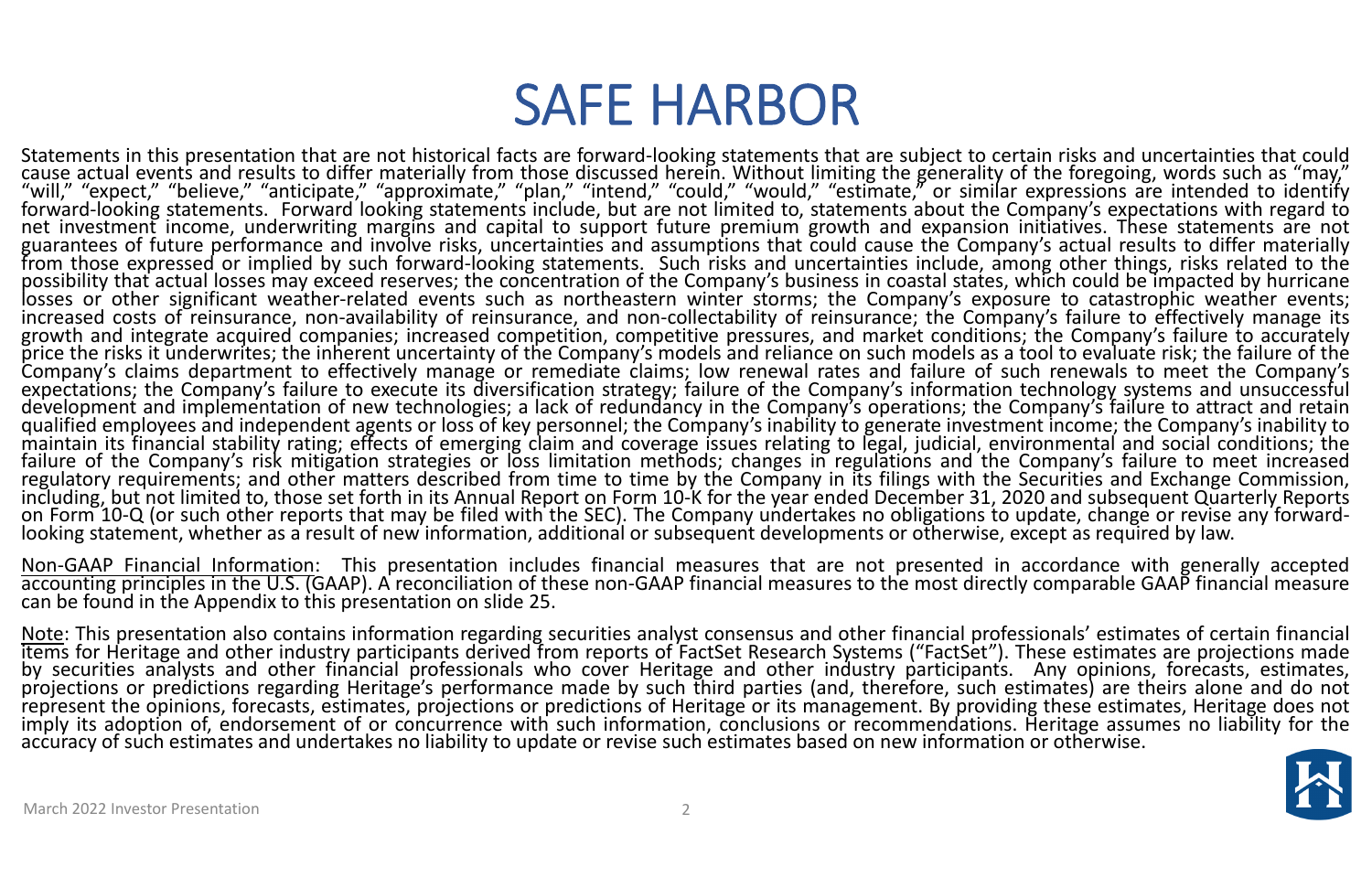# TABLE OF CONTENTS



## INVESTMENT CONSIDERATIONS

## COMPANY OVERVIEW

*Note 1: all market data as of the close on 3/7/2022 unless otherwise noted Note 2: all non‐market data as of 12/31/2021 unless otherwise noted*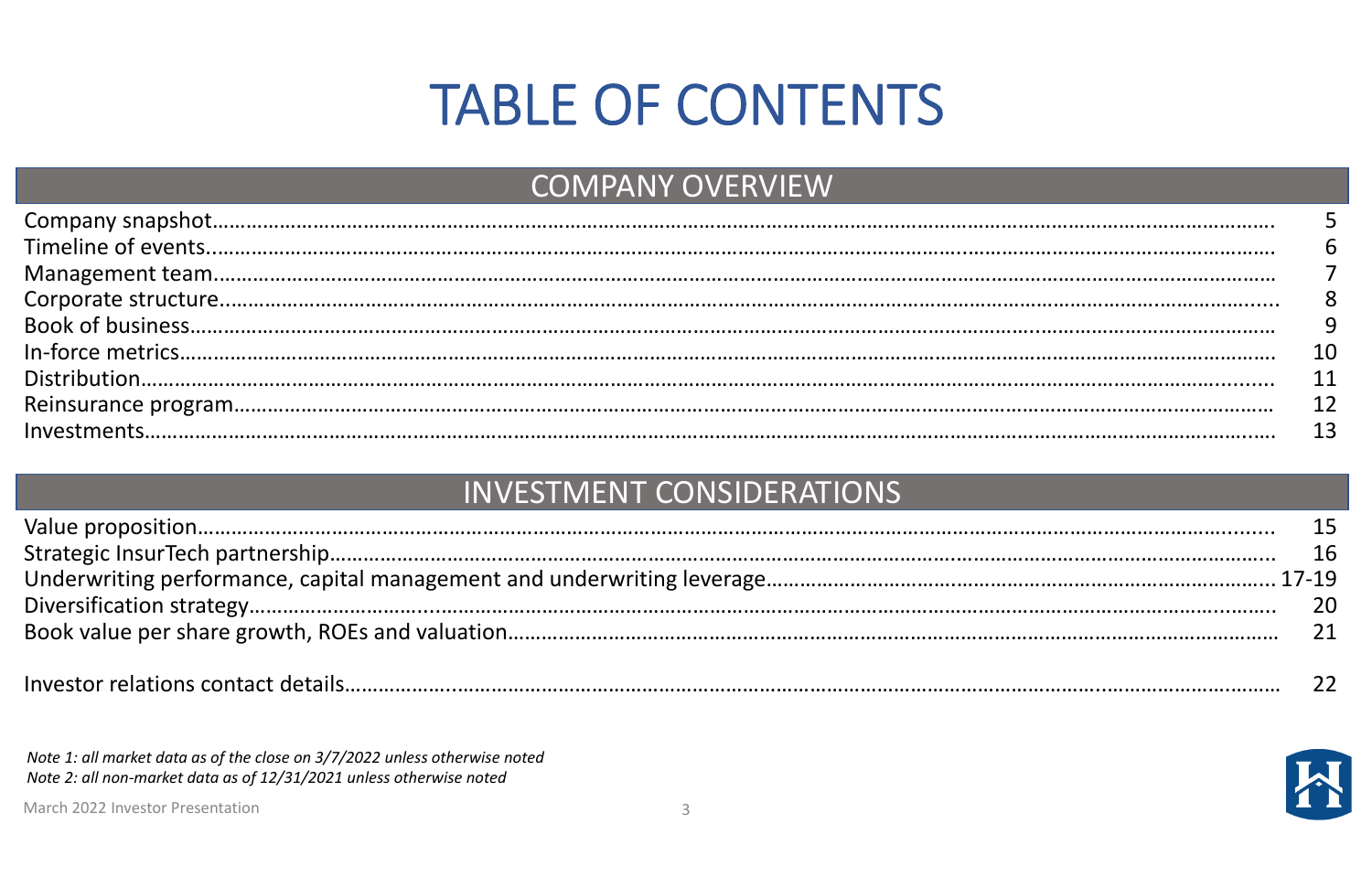



# Company overview

### Heritage Insurance

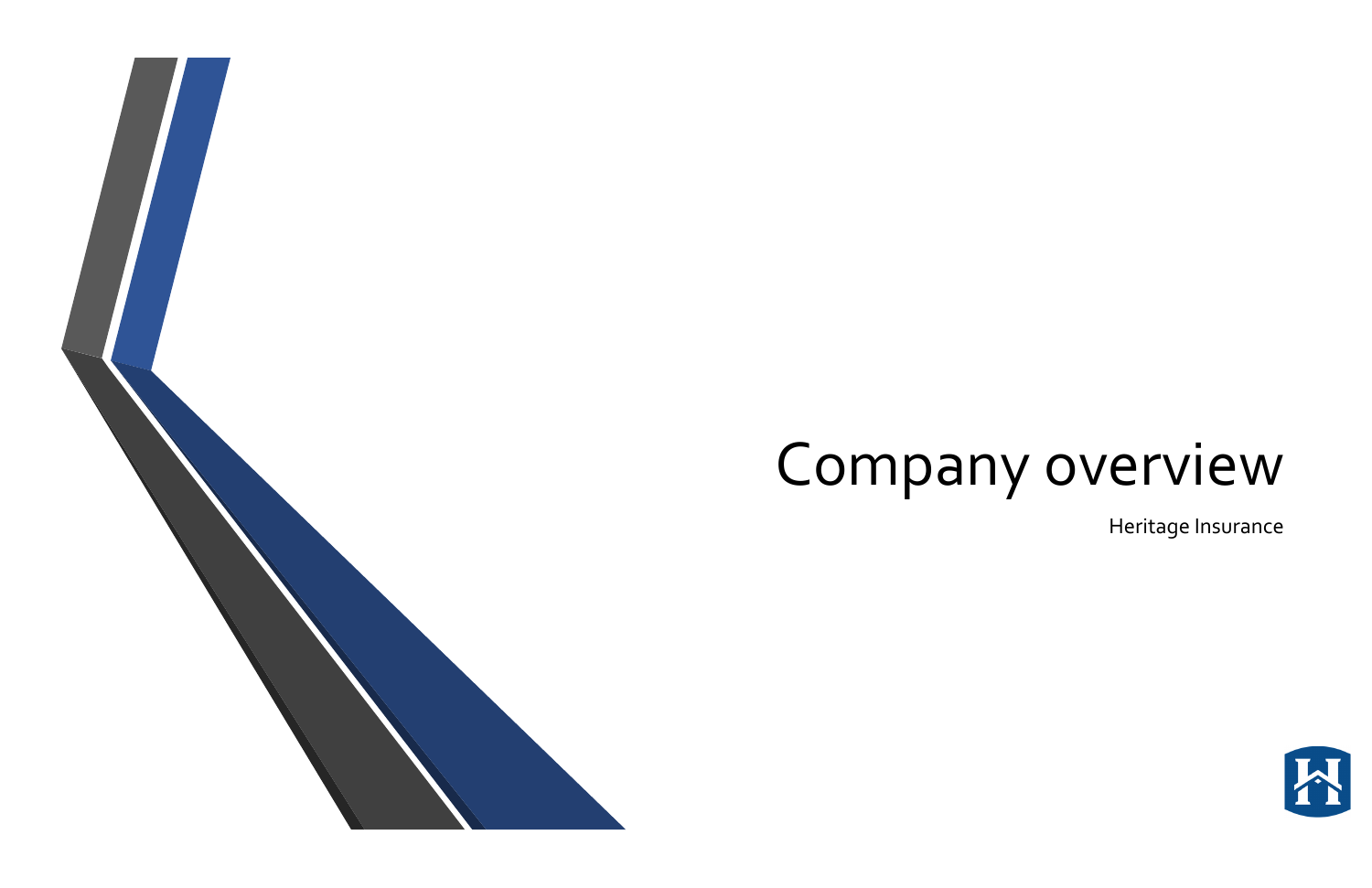# COMPANY SNAPSHOT

- Personal residential insurer in 16 US states & licensedin 1 additional state
	- $\geq 19$ <sup>th</sup> largest homeowners' insurer nationwide (as of 12/31/2020)
- **► Commercial residential insurer in FL, NY & NJ** 
	- ▶ 4<sup>th</sup> largest non-liability commercial multiple peril (CMP) insurer in FL (as of 12/31/2020)
- Vertically integrated structure with in‐house underwriting, actuarial, customer service, claims processing and adjusting functions (3rd parties used as needed)
- $\geq 648$  employees (637 full-time)
- Founded in 2012, followed by IPO in 2014
- $\triangleright$  Headquartered in Tampa, FL
- **NYSE: HRTG**
- Market Cap/Stock Price: \$156 million/\$5.59
- Annual Dividend/Yield Per Share: \$0.24/4.3%
- Remaining share repurchase authorization: \$25.0 million Total Equity/BVPS: \$343.1 million/\$12.82
- 
- Total Assets: \$2.0 billion
- $\triangleright$  In-Force Premiums: \$1.2 billion
- $\triangleright$  Financial Strength Ratings:
	- Demotech: HPCIC (A), NBIC (A), ZIC (A Prime)
	- ▶ Kroll: HPCIC (BBB+), NBIC (A-), ZIC (BBB+)
- Investment grade issuer rating (Kroll: "BBB‐")

**What we do:** Heritage Insurance Holdings, Inc. is <sup>a</sup> super‐regional property and casualty insurance holding company with roughly \$1.2 billion of personal/commercial residential and commercial general liability premium across its multi‐ state footprint.



## QUICK FACTS AND RESERVE TO THE RESERVE TO A RESERVE THE MARKET/FINANCIAL DATA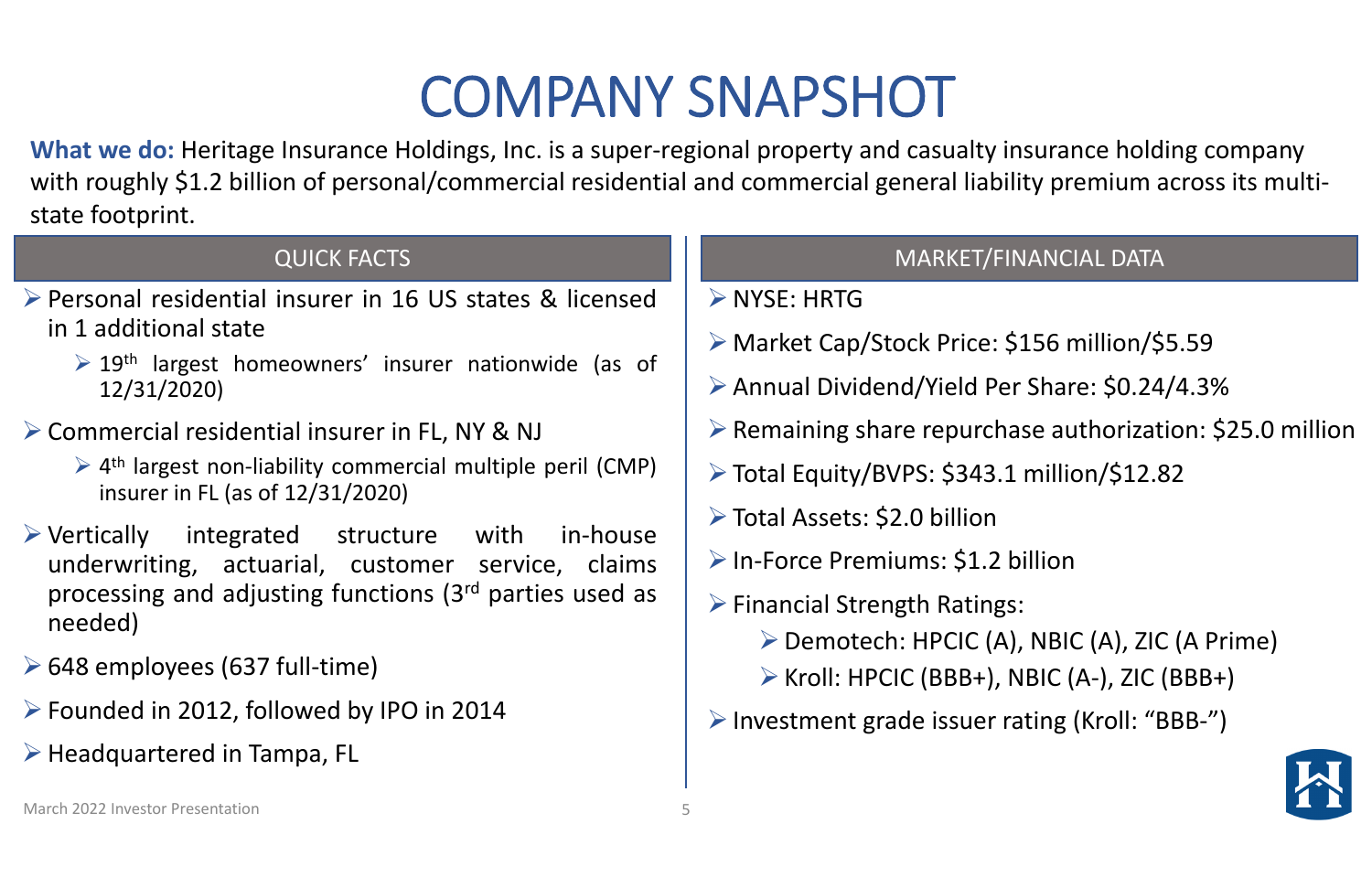# THE HERITAGE STORY

Founded in 2012, Heritage has quickly grown into <sup>a</sup> leading coastal US P&C insurer.

## 2019

### $\blacktriangleright$ Began writing PRES in VA

- $\blacktriangleright$  Began writing CRES in NJ (first CRES expansion outside FL)
- $\blacktriangleright$  Expanded product offering in Hawaii



- $\blacktriangleright$  Surpassed \$1B of premiums in‐ force
- $\blacktriangleright$  Began writing
	- PRES in CA, DE,
	- MD and MS
- $\blacktriangleright$  Commenced
	- partnership with The Hartford



## 2020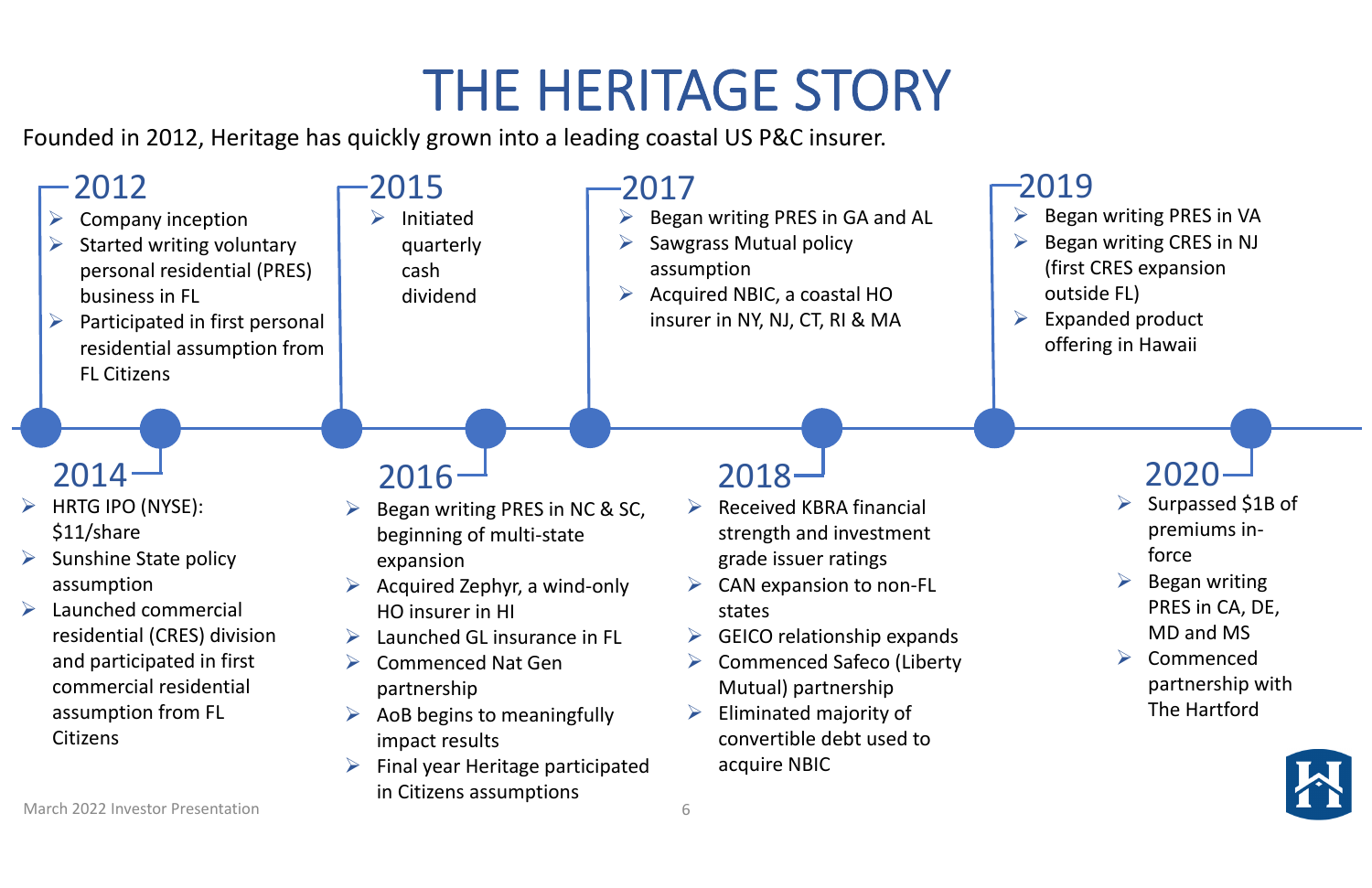## EXPERIENCED MANAGEMENT TEAM



### Ernie Garateix: Chief Executive Officer

- $\triangleright$  Has been in his current role since 2020, prior to which he served as Chief Operating Officer since 2014. Before that, he served as Executive Vice President since the company's 2012 founding.
- $\blacktriangleright$  Prior to Heritage, Mr. Garateix served as Vice President ofOperations at American Integrity Insurance Group.
- $\blacktriangleright$  Before that, Mr. Garateix was Associate Vice President of IT atFCCI Insurance Group.



- $\triangleright$  Has been in his current role since 2018.
- $\triangleright$  Joined Heritage in 2017 via the acquisition of NBIC Holdings, Inc., where Mr. Lusk was also Chief Financial Officer.
- $\blacktriangleright$  Before that, Mr. Lusk was International Chief Financial Officer of Aetna, Inc., Chief Financial Officer of Alea Group Holdings Bermuda Ltd. and Chief Financial Officer of GE ERC GlobalCasualty and GE Capital Auto Warranty Services.



### Kirk Lusk: Chief Financial Officer

- $\triangleright$  Has been in his current role since 2017, prior to which he served as SVP of Marketing, Agency, and Client Services since 2014.
- $\blacktriangleright$  Prior to NBIC, Mr. Moura served as Vice President of Business Development and Commercial Lines for Tower Group Companies.
- $\triangleright$  Before that, Mr. Moura was Vice President, Underwriting and Product Management, Personal Lines, at OneBeacon Insurance Group.

### Randy Jones: President, Commercial Division

- $\triangleright$  Has been in his current role since 2014.
- $\triangleright$  Prior to Heritage, Mr. Jones was SVP of American Strategic Insurance's (ASI) commercial division.
- $\blacktriangleright$  Before that, Mr. Jones served in management at other insurance enterprises.
- $\triangleright$  Mr. Jones holds the American Risk Manager (ARM) and Certified Property Insurance Adviser (CPIA) designations.<br>March 2022 Investor Presentation and the set of the set of the set of the set of the set of the set of the set o



- $\triangleright$  Has been in his current role since 2018.
- $\blacktriangleright$  Prior to Zephyr, Mr. Johns was Chief Consumer Officer at theHawaii Medical ServiceAssociation, the largest health insurer in Hawaii.
- $\blacktriangleright$  Before that, Mr. Johns held multiple executive leadership roles within private, public and non‐profit enterprises in Hawaii.



### Tim Moura: President, NBIC

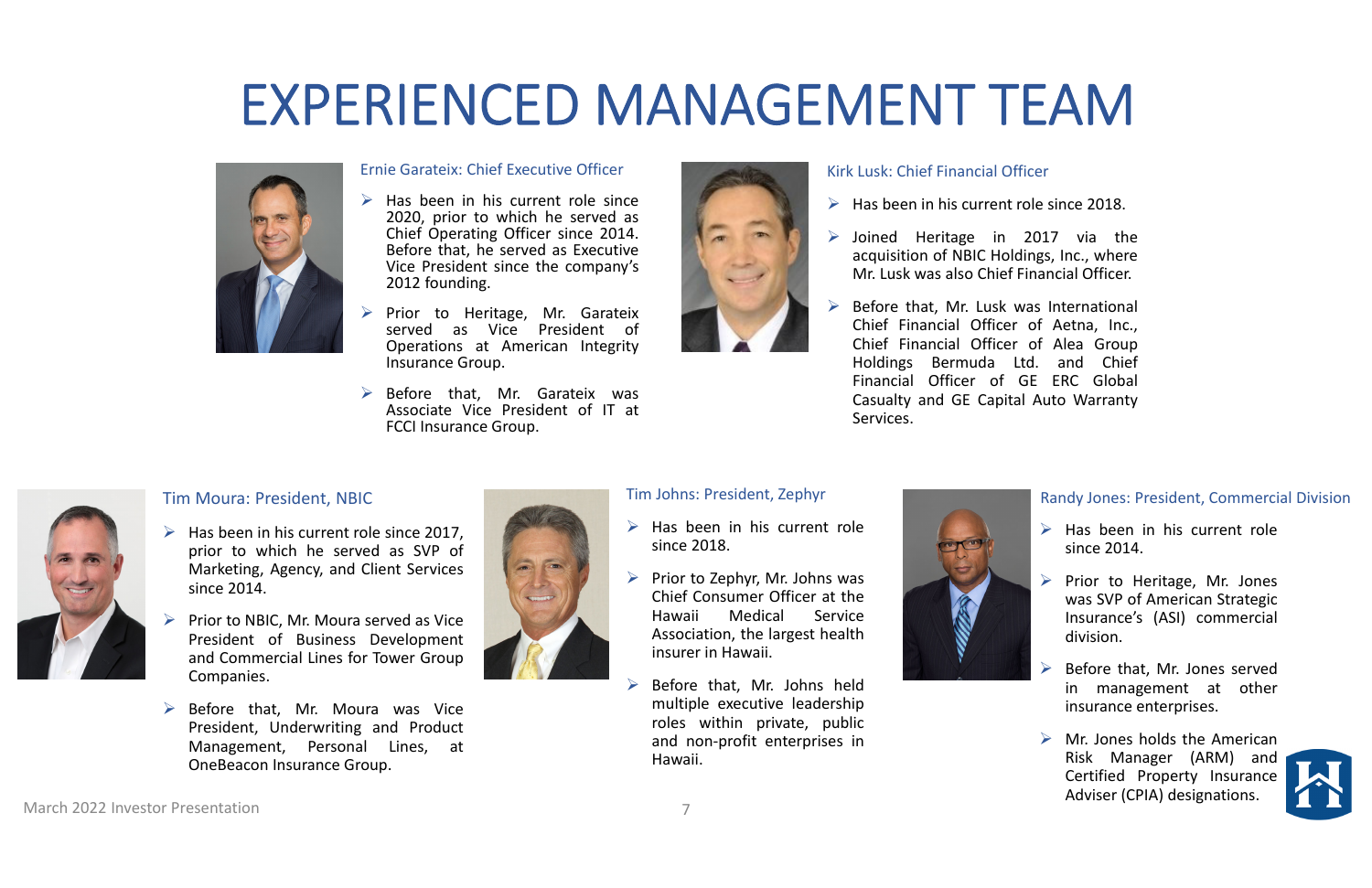## VERTICALLY INTEGRATED STRUCTURE

- Unique, vertically integrated structure reduces our reliance on third parties, benefiting our loss, LAE and operating expenses, while also serving as <sup>a</sup> hedge during catastrophe years.
- Vertically integrated structure reduces our earnings volatility, supporting P/E‐based valuation for HRTG.
- MGA structure allows us to meet holding company capital needs (e.g., debt servicing, share repurchases, M&A, etc.)



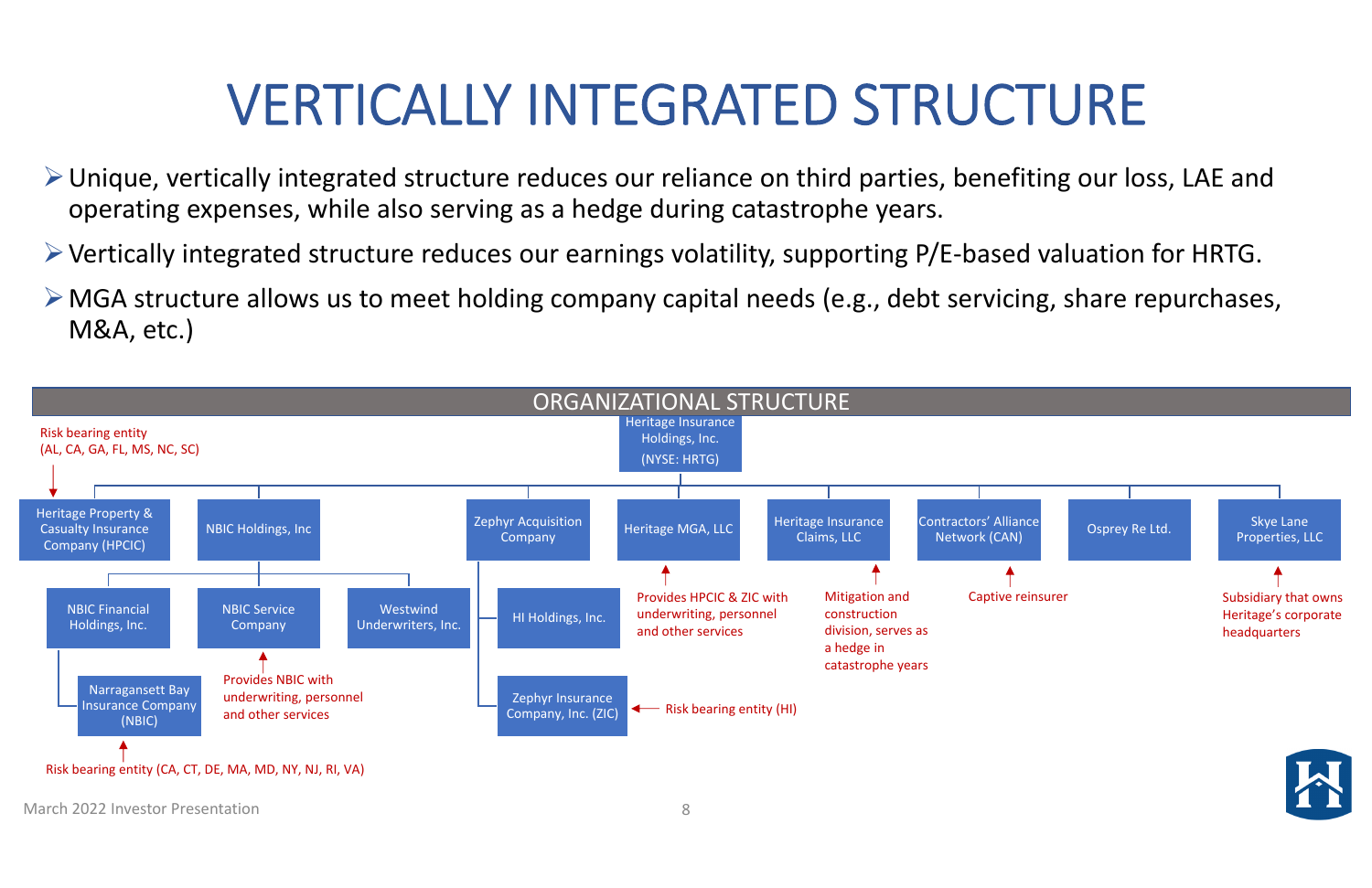Heritage has \$1.2 billion of premiums in-force across three statutory insurance entities (Heritage/NBIC/Zephyr) and primarily writes personal residential (PRES) insurance. Heritage also writes commercial residential (CRES) insurance and <sup>a</sup> small amount of commercial general liability (CGL) insurance. Heritage is actively writing in sixteen states, but has licenses in seventeen.



## BOOK OF BUSINESS







AL, CA, FL, GA, MS, NC, SC CA, CT, DE, MA, MD, PA, NJ, NY, RI, VA

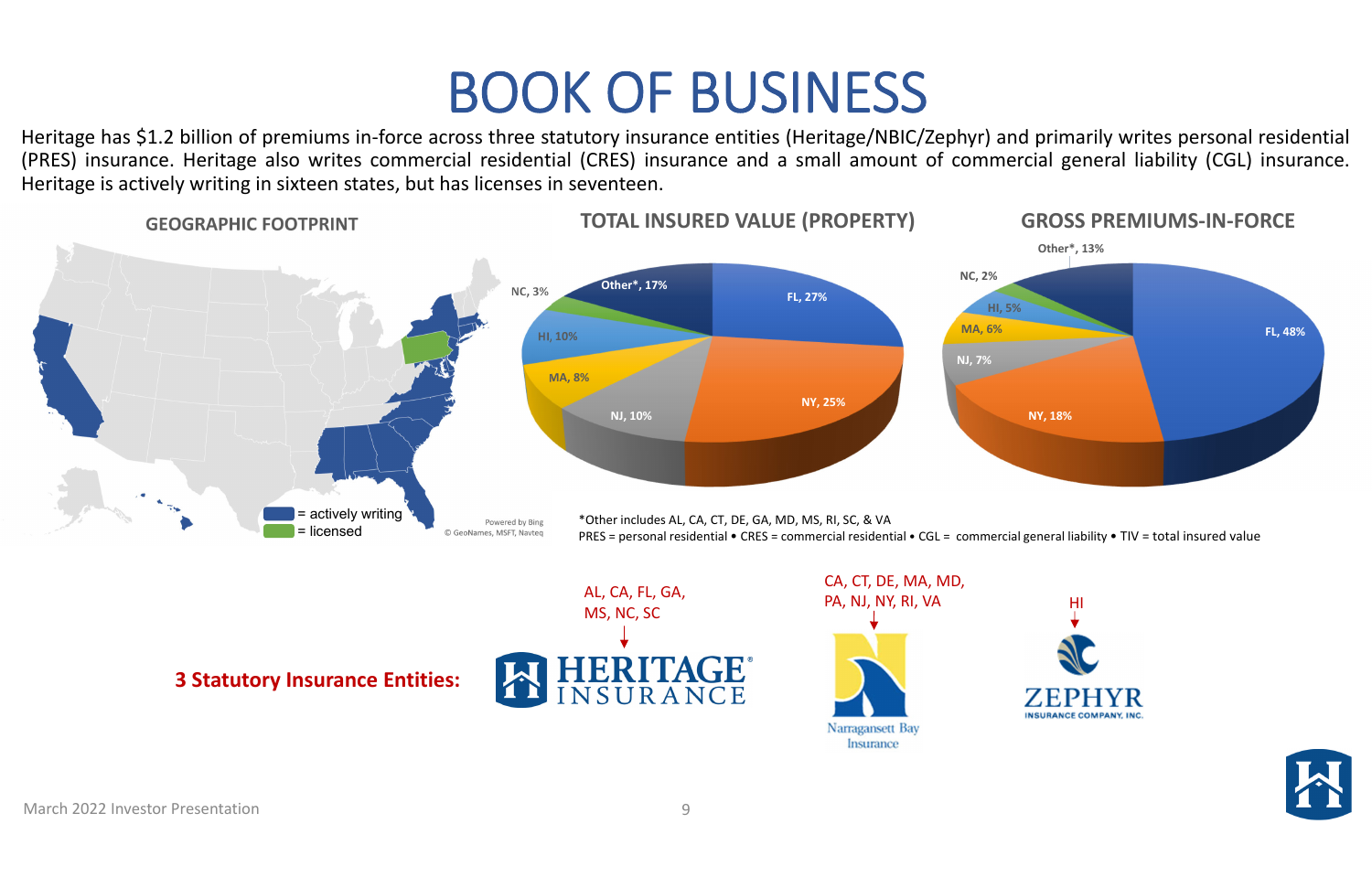## IN‐FORCE METRICS

Florida property insurance only accounts for 27% of Heritage's property total insured value (TIV), but reflects 48% of premiums in‐force – the \$540 Florida personal residential (PRES) insurance average premium per \$100,000 of TIV is more than double the \$210 non‐Florida average (Florida's more expensive policies reflect its higher hurricane and litigation risk), while the \$409,263 Florida PRES average insured value is well below the \$813,594 average for non‐Florida states (property values in Florida trail those in Heritage's northeast US states).



**IN‐FORCE METRICS (***\$ in millions* **)**

|             |               |               |               | <b>Premiums In-Force</b>              |               |               |               |  |
|-------------|---------------|---------------|---------------|---------------------------------------|---------------|---------------|---------------|--|
|             | <b>YE2015</b> | <b>YE2016</b> | <b>YE2017</b> | <b>YE2018</b>                         | <b>YE2019</b> | <b>YE2020</b> | <b>YE2021</b> |  |
| <b>PRES</b> | \$478         | \$516         | \$850         | \$837                                 | \$861         | \$969         | \$1,052       |  |
| <b>CRES</b> | \$113         | \$119         | \$90          | \$83                                  | \$73          | \$104         | \$110         |  |
| CGL         | \$0           | \$1           | \$2           | \$4                                   | \$6           | \$9           | \$11          |  |
| Total       | \$592         | \$635         | \$942         | \$924                                 | \$941         | \$1,082       | \$1,172       |  |
|             |               |               |               |                                       |               |               |               |  |
|             |               |               |               | <b>Policies In-Force</b>              |               |               |               |  |
|             | <b>YE2015</b> | <b>YE2016</b> | <b>YE2017</b> | <b>YE2018</b>                         | <b>YE2019</b> | <b>YE2020</b> | <b>YE2021</b> |  |
| <b>PRES</b> | 253,726       | 318,824       | 518,957       | 508,424                               | 522,442       | 568,068       | 556,507       |  |
| <b>CRES</b> | 3,405         | 3,625         | 3,100         | 2,973                                 | 2,533         | 3,074         | 2,745         |  |
| CGL         | 0             | 852           | 2,393         | 4,289                                 | 6,970         | 9,904         | 12,064        |  |
| Total       | 257,131       | 323,301       | 524,450       | 515,686                               | 531,945       | 581,046       | 571,316       |  |
|             |               |               |               |                                       |               |               |               |  |
|             |               |               |               | <b>Total Insured Value (Property)</b> |               |               |               |  |
|             | <b>YE2015</b> | <b>YE2016</b> | <b>YE2017</b> | <b>YE2018</b>                         | <b>YE2019</b> | <b>YE2020</b> | <b>YE2021</b> |  |
| <b>PRES</b> | \$72,102      | \$109,888     | \$289,974     | \$296,432                             | \$316,075     | \$353,780     | \$371,734     |  |
| <b>CRES</b> | \$22,764      | \$26,367      | \$22,832      | \$23,038                              | \$20,958      | \$27,851      | \$26,241      |  |
| Total       | \$94,866      | \$136,256     | \$312,806     | \$319,470                             | \$337,033     | \$381,632     | \$397,975     |  |
|             |               |               |               |                                       |               |               |               |  |

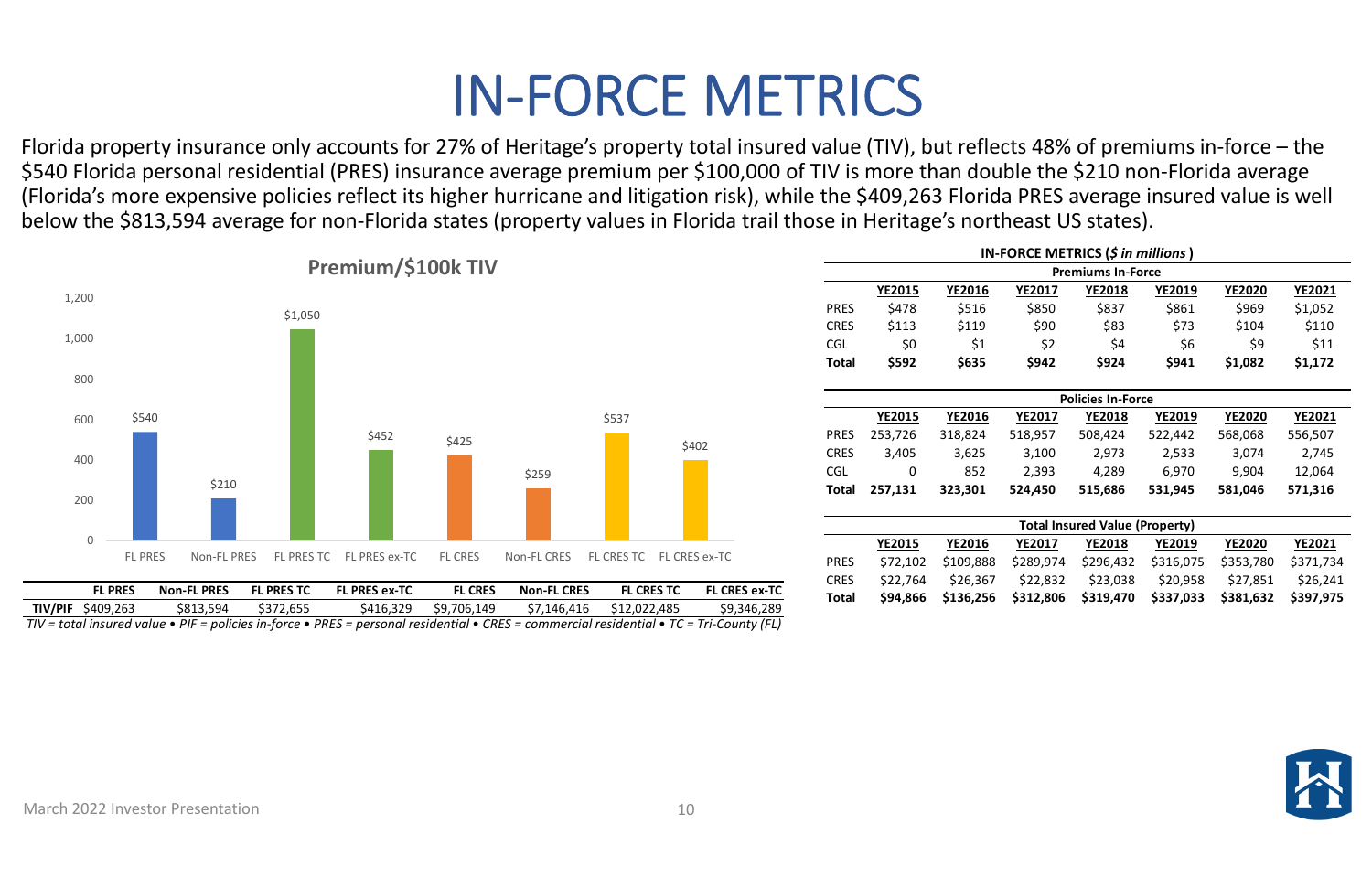# DISTRIBUTION

| <b>Overview</b> | Robust organic growth engine via independent agency relationships and auto carrier<br>$\bullet$<br>partnerships across our multi-state platform |
|-----------------|-------------------------------------------------------------------------------------------------------------------------------------------------|
|                 | Over 2,700 actively writing retail independent agents<br>$\bullet$                                                                              |
| <b>HPCIC</b>    | • 25% of voluntary premium is written by agents affiliated with eight large agency networks that<br>have master agency agreements with HPCIC    |
|                 | • CRES policies are written through roughly 400 independent agents                                                                              |
|                 | Relationships with multiple auto carriers<br>$\bullet$                                                                                          |
|                 | • Roughly 500 retail independent agents representing approximately 800 agency locations                                                         |
| <b>NBIC</b>     | • 8 wholesale relationships that have access to 1,500 retail locations                                                                          |
|                 | Relationships with 70 actively writing independent agencies<br>$\bullet$                                                                        |
| <b>Zephyr</b>   | • 51% of voluntary premium is written by agents affiliated with three large agency networks                                                     |



## y 800 agency locations

### ps and auto carrier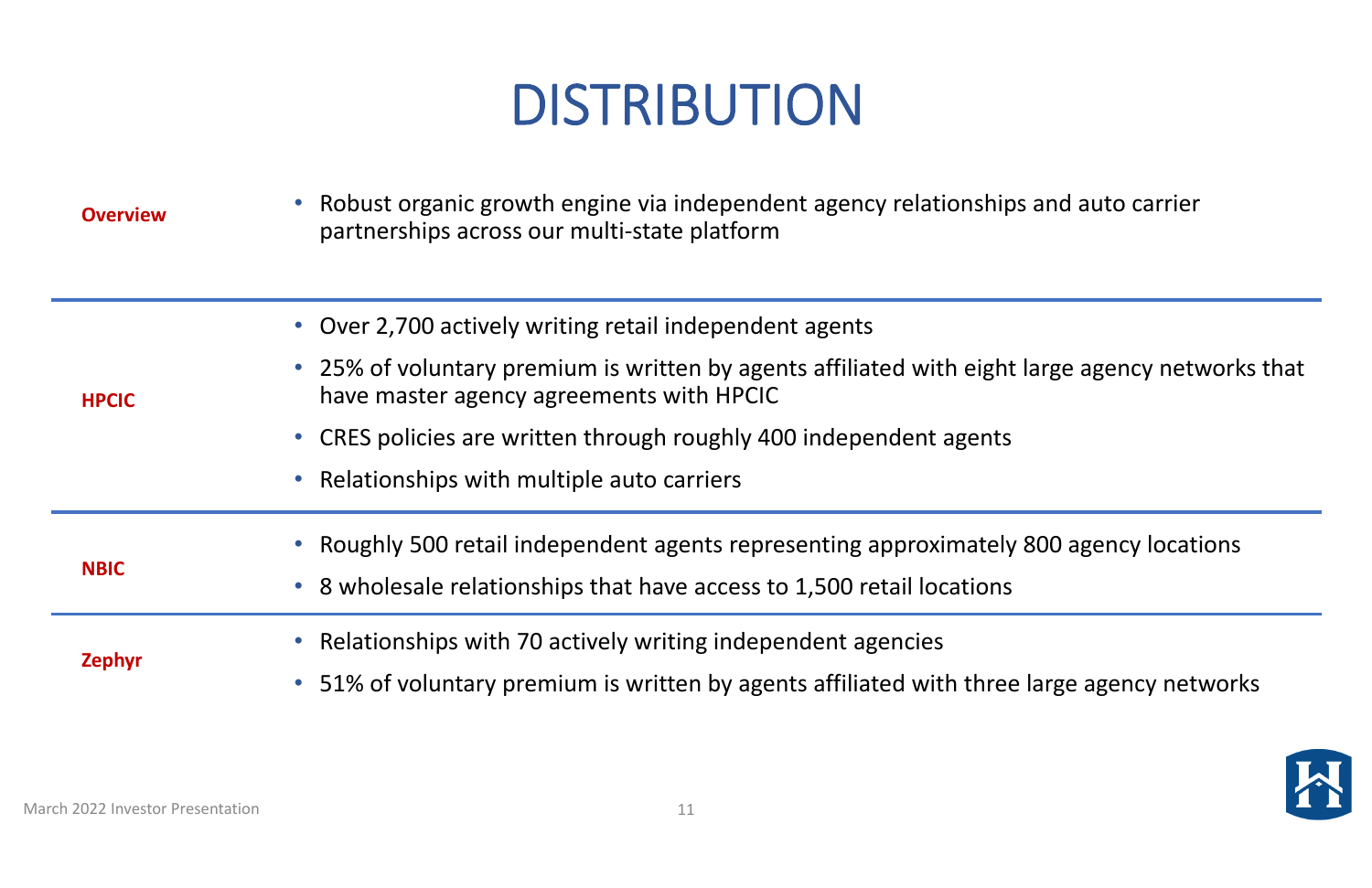## CATASTROPHE REINSURANCE PROGRAM

Heritage has <sup>a</sup> conservative 2021‐2022 catastrophe reinsurance program, protecting the Company against hurricanes and severe weather events and reducing earnings volatility.



- $\triangleright$  Substantial severity and frequency protection.
- $\triangleright$  First event reinsurance tower exhaustion point of \$1.4 billion and total limit of \$2.5 billion in the southeast.
- $\triangleright$  Reinstatement premiums for all layers with a reinstatement available have been prepaid.
- Within the reinsurance tower, we have no co‐participation above our regional retentions.
- First event retentions in the southeast and Hawaii of \$32.0 million, accounting for 9.3% of 4Q2021 GAAP equity (pre‐tax). First event retention in the northeast of \$20.7 million, accounting for 6.0% of 4Q2021 GAAP equity (pre‐tax).
- Total cost to Heritage of \$312 million, accounting for 27% of 4Q2021 premiums in‐force.
- Heritage's third‐party reinsurers are rated "A‐" or higher by A.M. Best or S&P or are fully collateralized.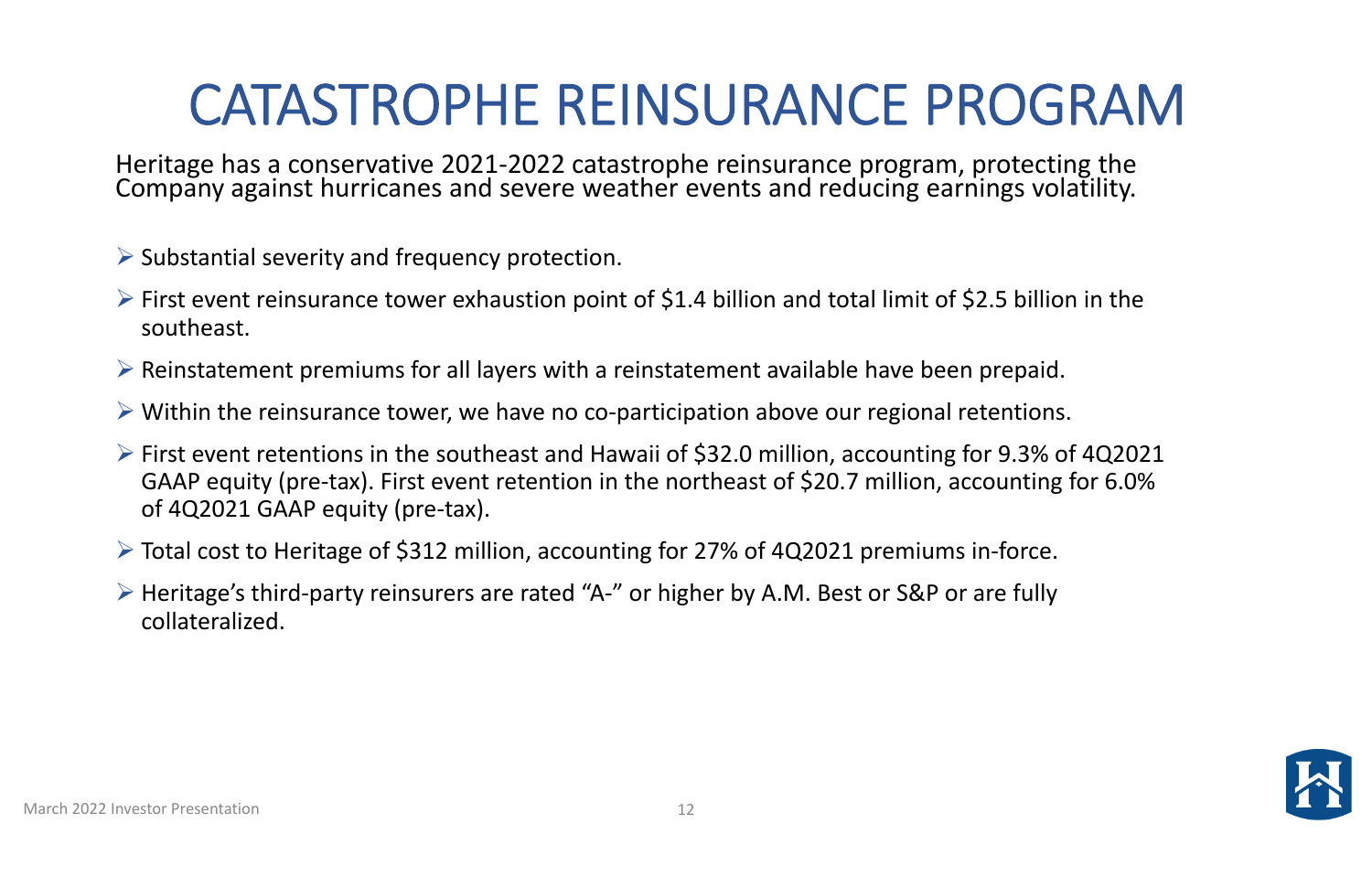## INVESTMENT PORTFOLIO

Heritage has <sup>a</sup> very conservative investment portfolio, consisting predominantly of low duration, fixed income securities. As of 4Q2021, duration was 3.9 years, in line with 3Q21 and 0.3 years above 4Q2020's 3.6 years.

3.0%

\$800







Investments (\$ in millions)

Investments (\$ in millions)

### **NET INVESTMENT INCOME PERFORMANCE**

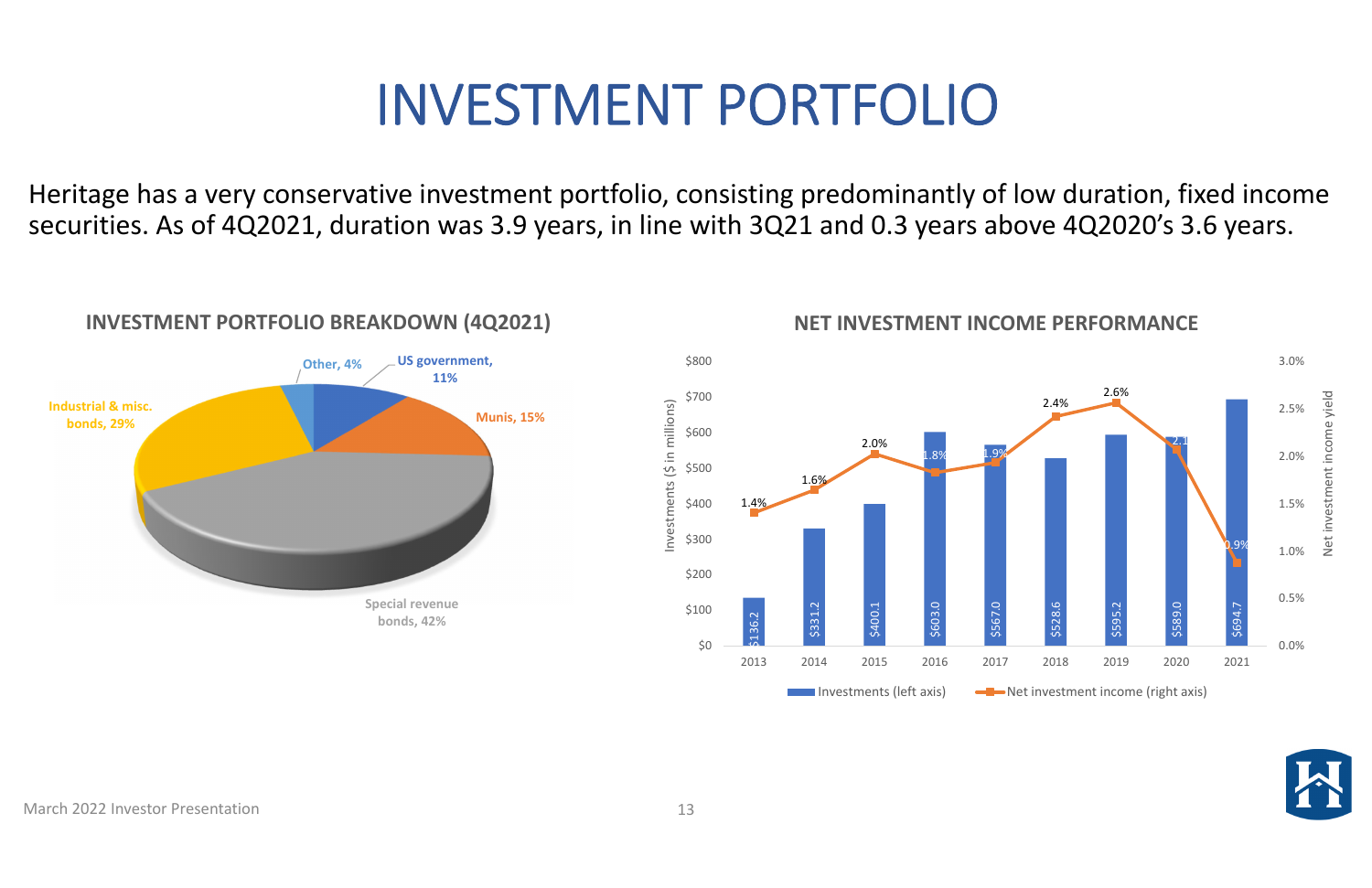# Investment considerations

### Heritage Insurance

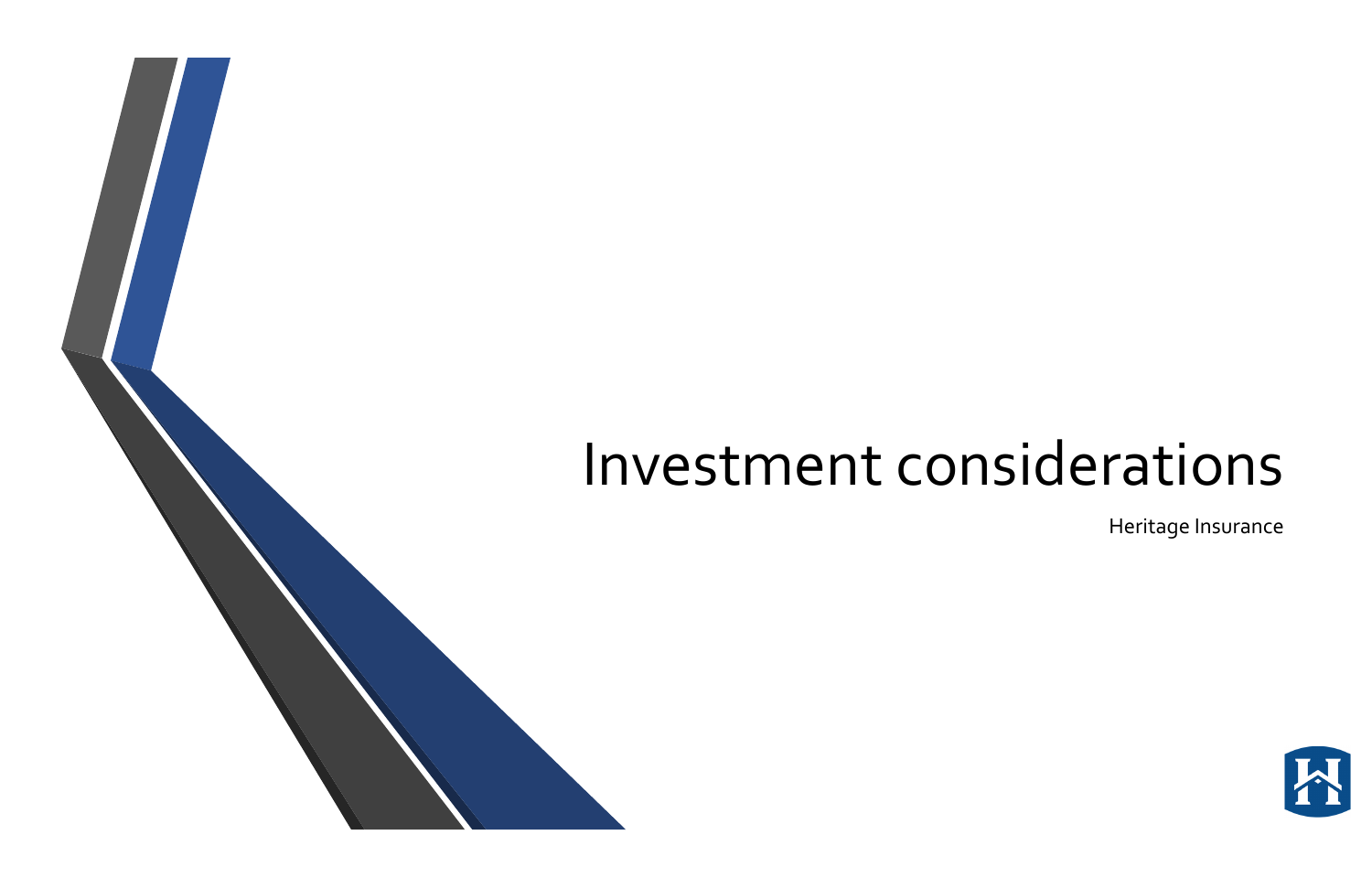# VALUE PROPOSITION

| • Currently trading at significant discount to peers, despite attractive relative ROE and income metrics                                                                                                                     |
|------------------------------------------------------------------------------------------------------------------------------------------------------------------------------------------------------------------------------|
| • Consistent track record of book value growth                                                                                                                                                                               |
| Vertically integrated structure provides a hedge in catastrophe years, reducing loss retention and<br>further reducing earnings volatility, supporting use of P/E-based valuation for HRTG<br><b>Business model designed</b> |
| Solid reinsurance program, including lowest reinsurance retention in FL peer group as a % of equity;<br>protects against hurricanes and other severe events, reducing earnings volatility                                    |
| Organic premium growth, fueled by relationships with independent agents and auto carriers                                                                                                                                    |
| Diversification initiatives and recent re-underwriting and de-risking efforts should benefit<br>underwriting margins                                                                                                         |
| Commercial residential business serves as an AoB-hedge in Florida and provides us with additional<br>growth opportunities                                                                                                    |
| Investment grade debt rating provides easy access to capital, allowing nimble response to market<br>opportunities as they arise                                                                                              |
| Below-peer operating leverage = ample capital to fuel our growth                                                                                                                                                             |
| • Track record of capital return via share repurchases and regular dividend                                                                                                                                                  |
| • Successful M&A execution provides synergies and access to new markets                                                                                                                                                      |
| Significant insider ownership aligns management's and BoD's interests with shareholders<br>• Total insider ownership = 9% of outstanding shares                                                                              |
|                                                                                                                                                                                                                              |

### relative ROE and income metrics

- 
- 
- t agents and auto carriers
- efforts should benefit
- and provides us with additional

### ing nimble response to market

- 
- 
- ests with shareholders

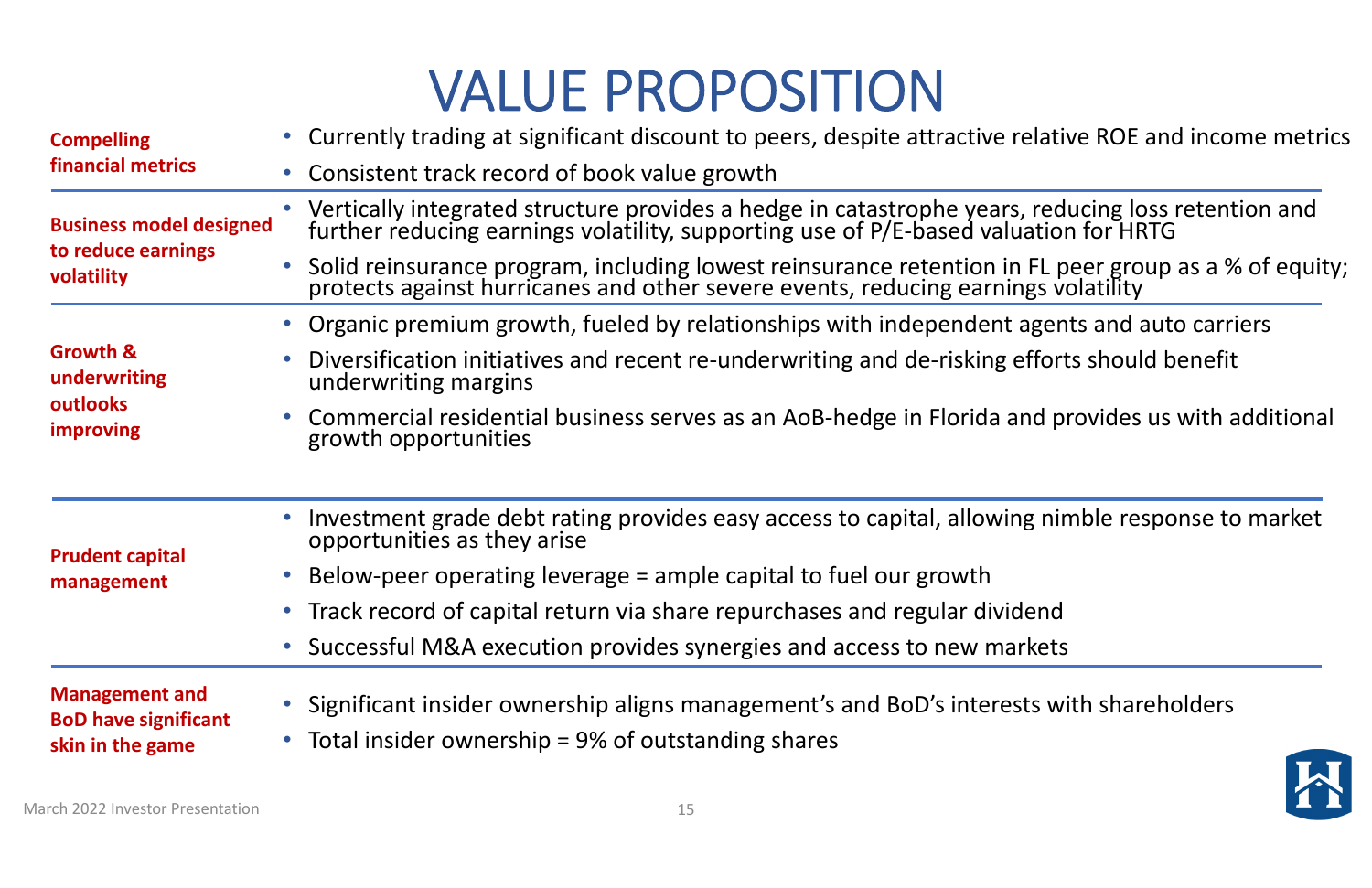# STRATEGIC INSURTECH PARTNERSHIP

Entered into <sup>a</sup> strategic partnership with Slide, <sup>a</sup> startup InsurTech P&C carrier, providing Heritage with enhanced technological capabilities and allowing for participation in the InsurTech sector's upside.

### **Partnership provides Heritage with the opportunity to:**

- $\bullet$ Leverage Slide's InsurTech capabilities to improve underwriting and rating decisions.
- $\bullet$  Further capitalize on strong agency relationships by generating commission income on policies that don't meet Heritage's underwriting criteria (e.g., due to geographic concentration).
- $\bullet$ Participate in the InsurTech sector without potentially significant capital requirements to develop similar capabilities internally.
- $\bullet$  Based on current publicly traded InsurTech valuations, potential to generate <sup>a</sup> meaningful capital gain, which, if realized, could provide additional funds for share buybacks or debt retirement.

- $\bullet$  Approximately 6% equity stake in Slide, an InsurTech P&C carrier with an estimated \$250 million post-money valuation, and warrants allowing it to purchase an additional equity interest at Slide's pre-money valuation.
	- $\bullet$ Slide will be accounted for as an equity investment.
- $\bullet$ Perpetual, royalty free license to certain aspects of Slide's software.

- $\bullet$  Transfer ownership (subject to regulatory approval) of Pawtucket (Heritage will retain Pawtucket's surplus), <sup>a</sup> dormant P&C carrier licensed in Rhode Island.
- $\bullet$ Transfer ownership of First Access Insurance Group, <sup>a</sup> Florida-licensed MGA with minimal earnings.
- $\bullet$ Provide access to historical claims and underwriting data.



### **Terms of the partnership**

### **Heritage will receive:**

### **Heritage will:**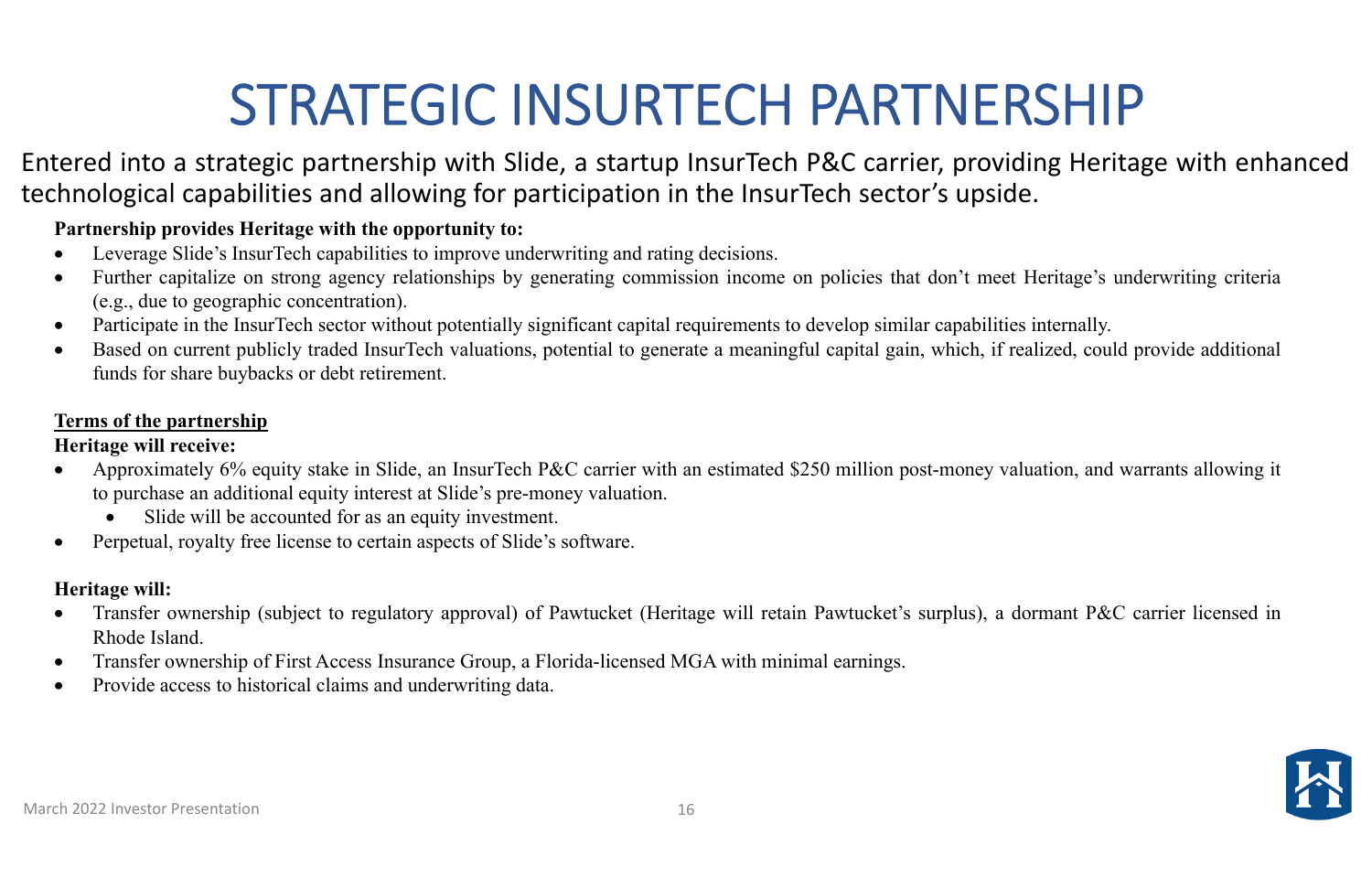## PREMIUM GROWTH

Heritage has experienced significant premium growth since inception, most recently stemming from organic growth, while earlier growth stemmed from Citizens depopulation transactions and M&A.

Heritage's premium growth is unprecedented, reaching over \$1 billion of premiums in-force 8 years after the company's founding. The modest premium decline in 2018 and low premium growth in 2019 stemmed from Tri-County FL exposure reduction efforts.





**\$1,172.1**





**IN‐FORCE PREMIUM**

March 2022 Investor Presentation 17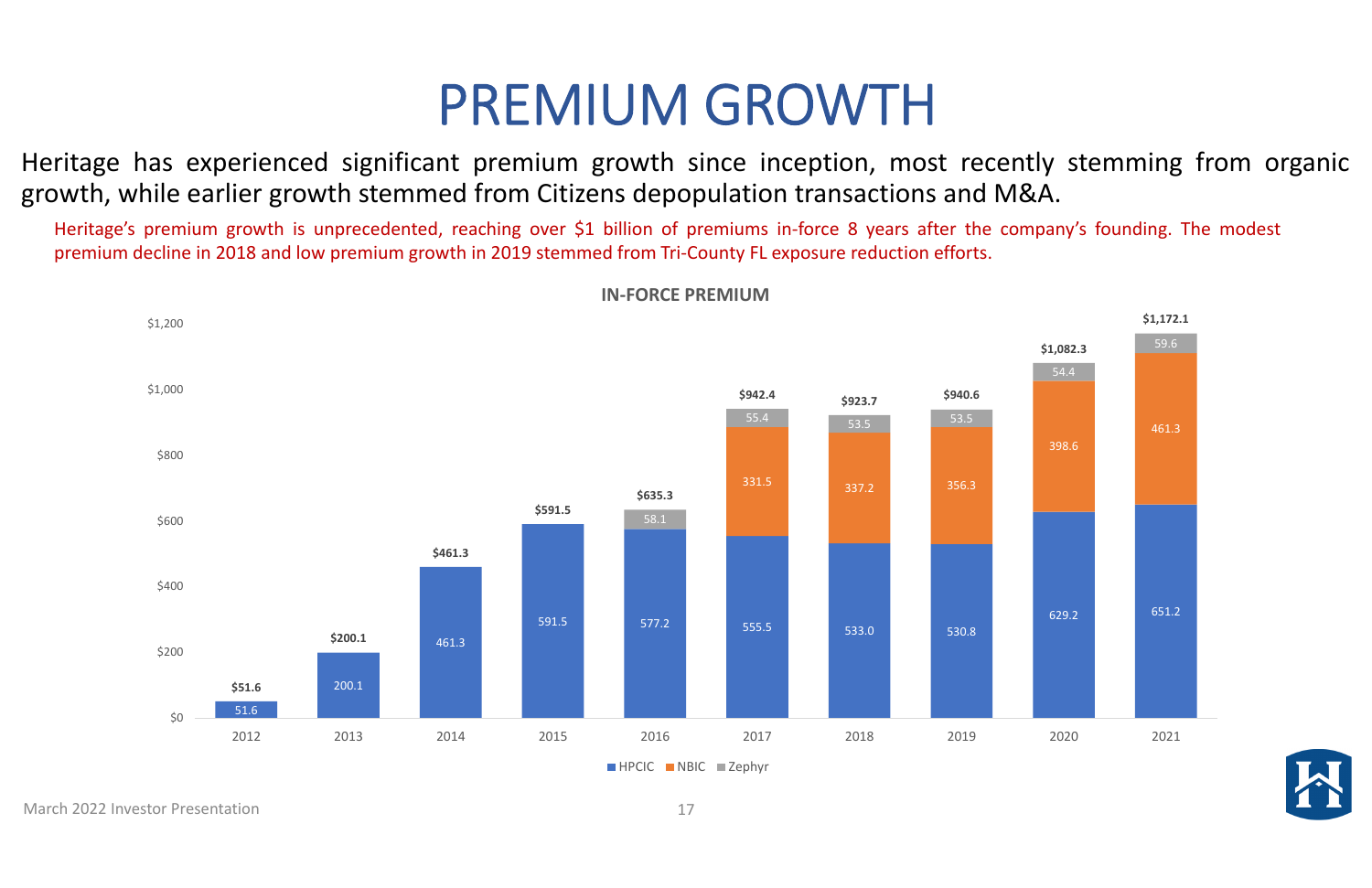# UNDERWRITING PERFORMANCE (CONTINUED)

Heritage's underwriting operation has generally produced solid combined ratios.

68.5% 69.9% 38.5% 34.7%**107.0%104.6%**

**Hurricanes** Isaias, Sally and Eta, Southeast hail, tornado and wind storms

**SOLID UNDERWRITING MARGINS**



Convectivestorms andhurricanes Elsa, Fred, Henri andIda.

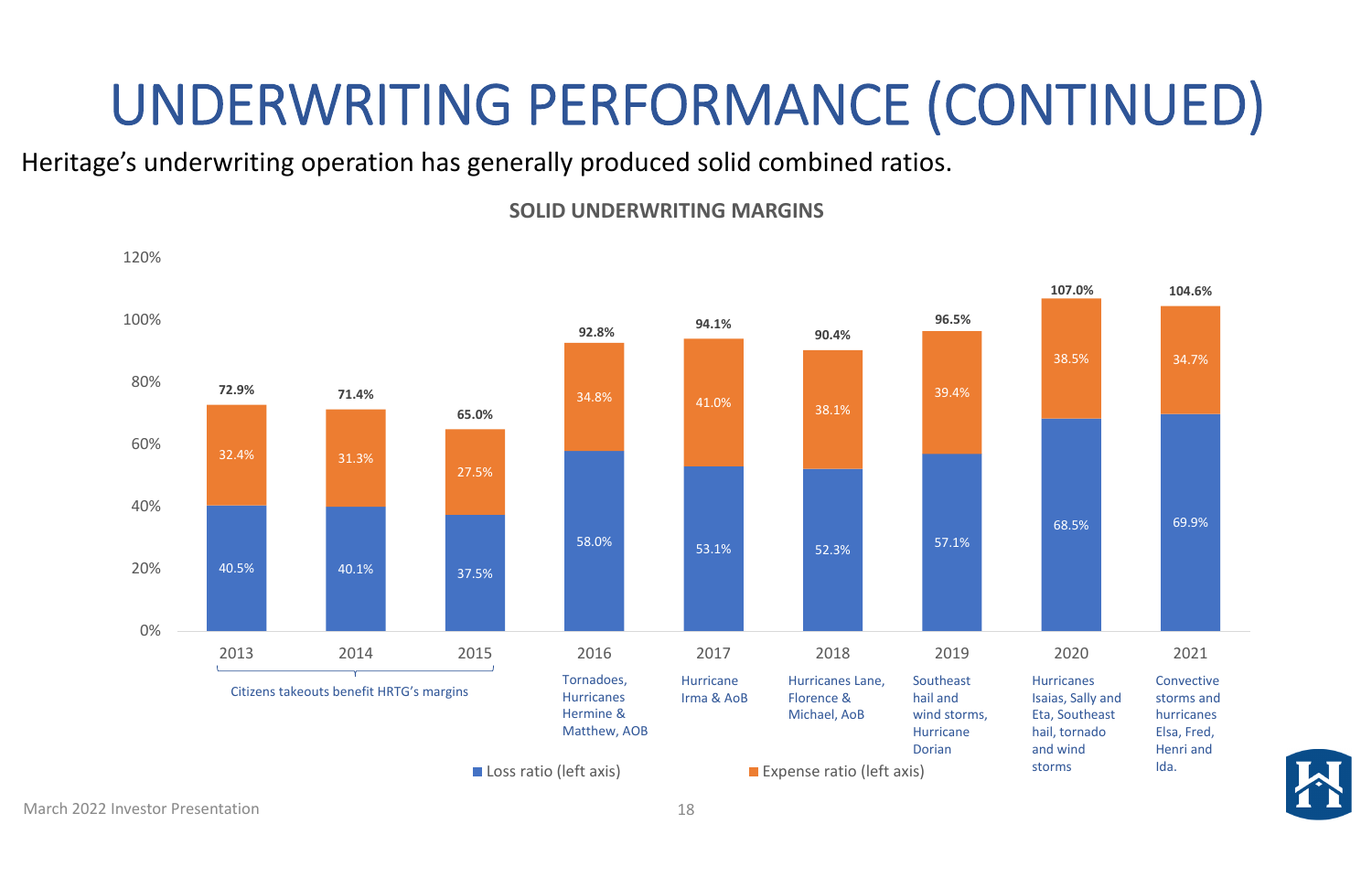## CAPITAL MANAGEMENT & OPERATING LEVERAGE

Heritage has been <sup>a</sup> responsible steward of shareholder capital and currently has \$25.0 million remaining on its share repurchase authorization. Since 2015, the Company has returned \$125.5 million to shareholders through common share repurchases and dividends.

Heritage's ratio of trailing-twelve-month (TTM) net premiums written to 4Q2021 equity is only 1.8x, which is indicative of its conservative balance sheet. Looking ahead, Heritage has adequate capital to fuel its premium growth and multi‐state expansion initiatives.



**DISCIPLINED CAPITAL MANAGEMENT**

Note: Debt-to-capital calculated as debt principal divided by the sum of debt principal and stockholders' equity

March 2022 Investor Presentation 19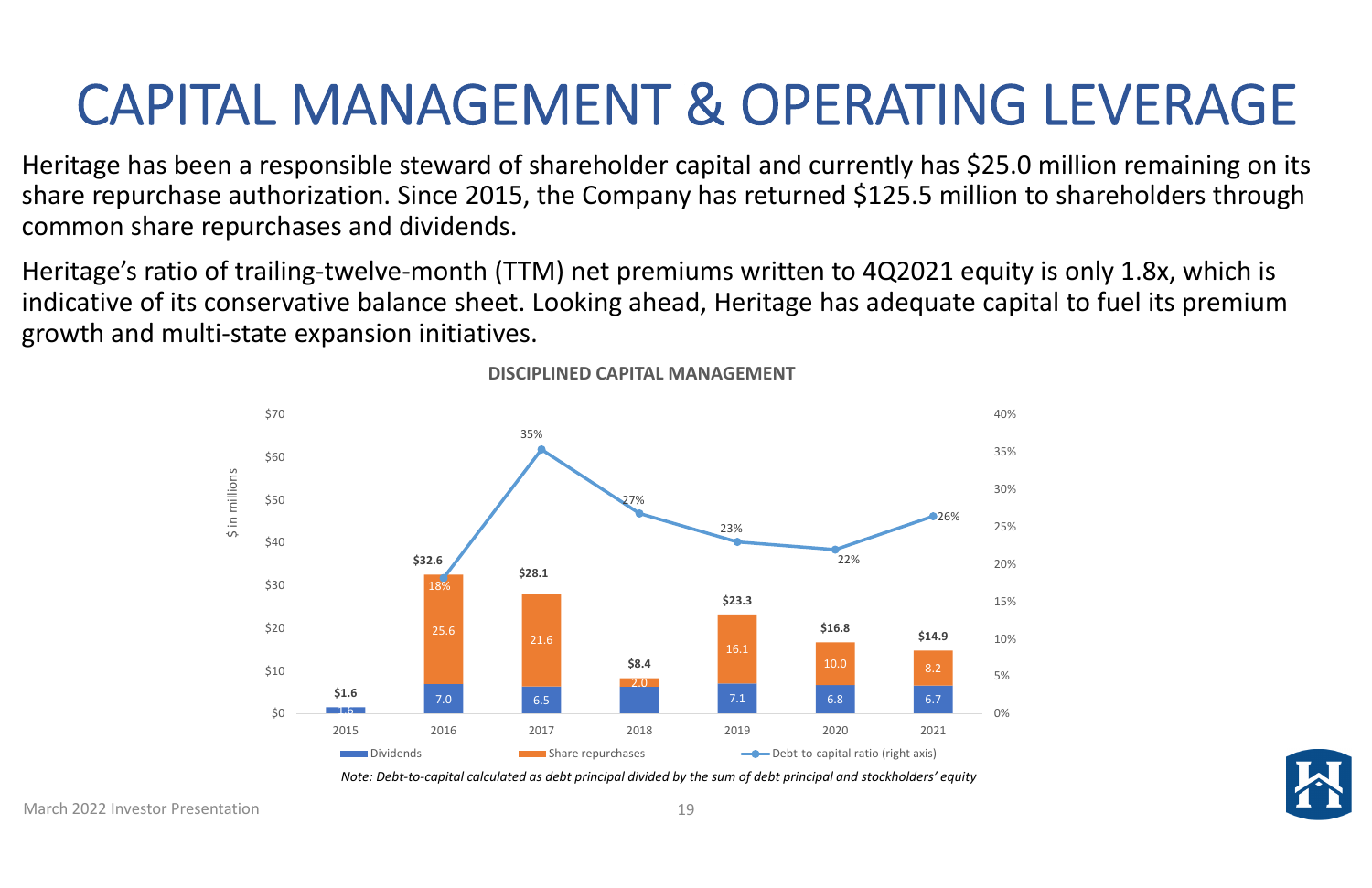## DIVERSIFICATION STRATEGY UNDERWAY





### **% OF CONSOLIDATED PROPERTY TOTAL INSURED VALUE (TIV) IN FLORIDA**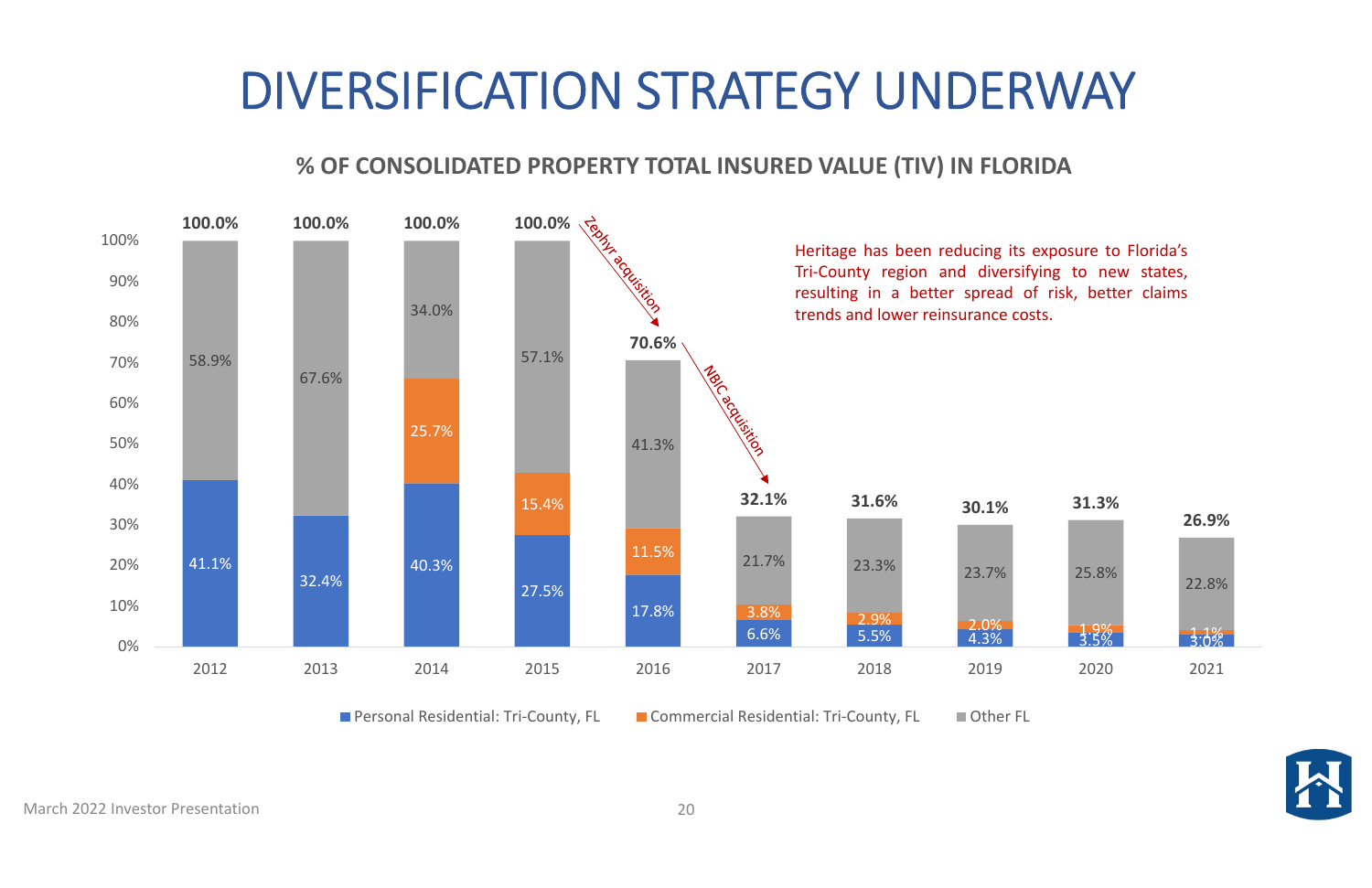## SOLID BOOK VALUE PER SHARE GROWTH



Since inception, Heritage has provided investors with solid book value per share growth. Including cumulative dividends declared, Heritage's book value per share compound annual growth rate (CAGR) is 17% since the Company's 2012 inception.



**SOLID GROWTH IN BOOK VALUE AND CUMULATIVE DIVIDENDS PER SHARE**